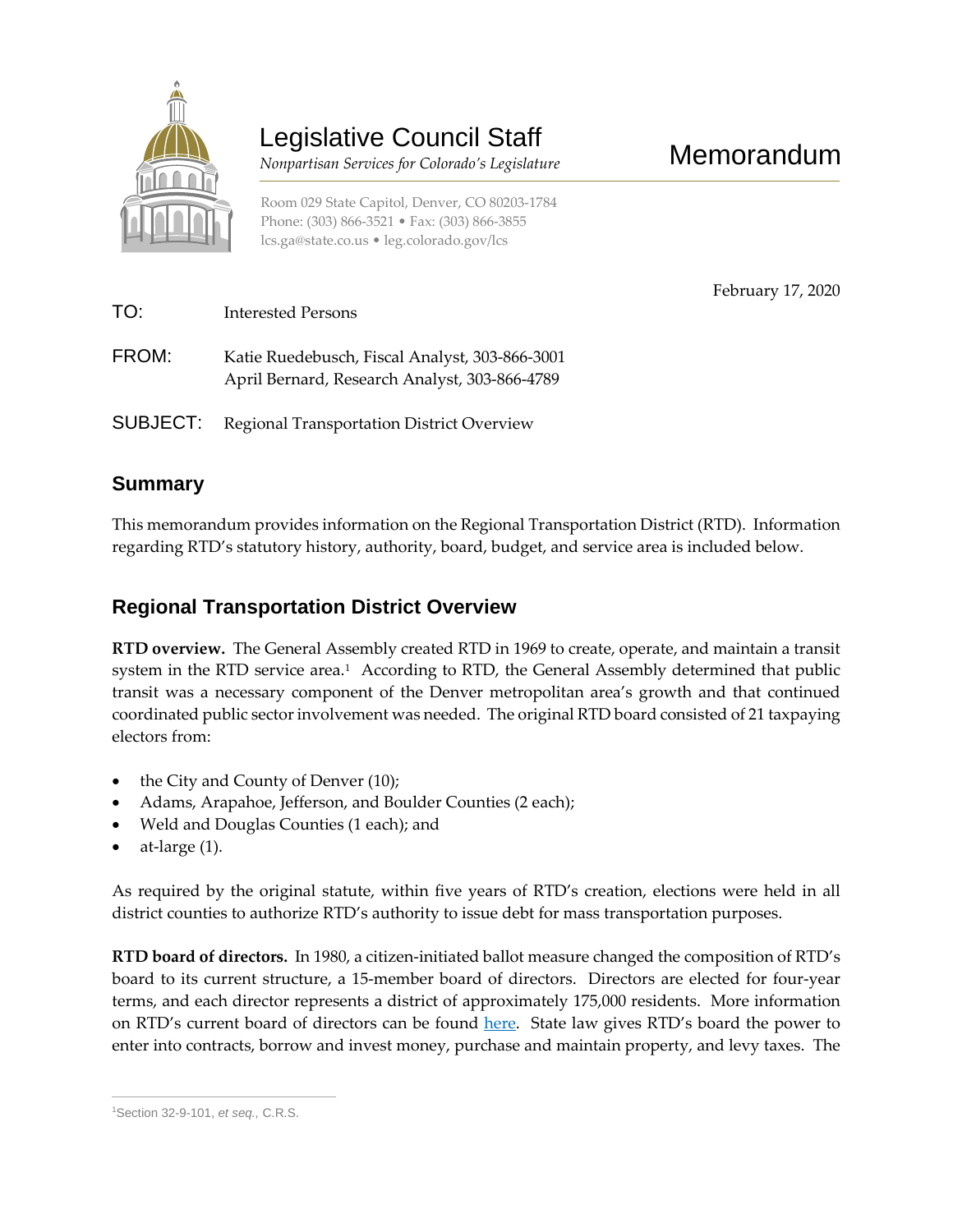board is also charged with setting RTD policy, adopting the annual budget, and establishing RTD's short- and long-term transit goals.

**RTD budget**. For 2019, RTD's total projected revenues are about \$1.2 billion. Of this revenue, approximately 54 percent came from a 1 percent sales and use tax within RTD's service area, and approximately 13 percent came from passenger fares. The remainder of the district's revenue came from grants, investment income, and various other sources. RTD currently employs around 2,890 individuals throughout the Denver metropolitan area. In addition, RTD works with approximately 1,600 private contractor employees. RTD's 2019 annual budget can be found [here.](https://www.rtd-denver.com/sites/default/files/files/2019-09/rtd-adopted-budget-2019.pdf)

**FasTracks.** Voters in the district approved RTD's multi-billion dollar **FasTracks** program in 2004 to expand transit across the Denver metro region. This plan included 122 miles of new light and commuter rail and 18 miles of rapid transit bus service. FasTracks is funded through a combination of a voter-approved sales tax of 0.4 percent, public-private partnerships, and federal funding. As a result, [RTD's light and commuter rail system](http://www.rtd-denver.com/lightrail.shtml) is comprised of 10 rail lines and 71 stations, with future plans to expand service.

# **RTD Service Area**

RTD currently serves 3.03 million people in 2,342 square miles of [service area,](https://www.rtd-denver.com/board-district-map) including all or part of the following eight counties: Adams, Arapahoe, Boulder, Broomfield, Denver, Douglas, Jefferson, and Weld. Annually, RTD operates 43.8 million regular fixed-route service miles, with over 9,800 stops on 141 fixed routes.

Colorado law currently defines RTD's service area as the area that existed within the district as of July 1, 2007, along with additional area annexed to or included in the district after July 1, 2007.<sup>2</sup> The state allows additional RTD service area to be added through petition or election.

Incorporated or unincorporated areas may join RTD either through petition or election. Certain landowners may petition to join RTD's service area if they live in a contagious area along RTD's service areas and 100 percent of the landowners agree. For local governments or unincorporated counties, 8 percent of eligible electors or the board of county commissioners may request an election to include an area in RTD. Petitions for elections must be submitted at least 120 days before an election, and the RTD board must approve the election by a majority vote.

If any unincorporated area is entirely contained within RTD's service area, the district may pass a resolution to annex the territory into the district, subject to certain notice requirements, a public hearing, and vote of the RTD board.<sup>[3](#page-1-1)</sup> RTD must send the resolution to any local governments, special districts, and school districts in the unincorporated annexed territory, along with the executive director of the Colorado Department of Revenue.

 $\overline{a}$ <sup>2</sup>Section 32-9-106.1 (1)(a)(I), C.R.S.<br><sup>3</sup>Section 32-9-106.8 (1), C.R.S.

<span id="page-1-1"></span><span id="page-1-0"></span><sup>&</sup>lt;sup>3</sup>Section 32-9-106.8 (1), C.R.S.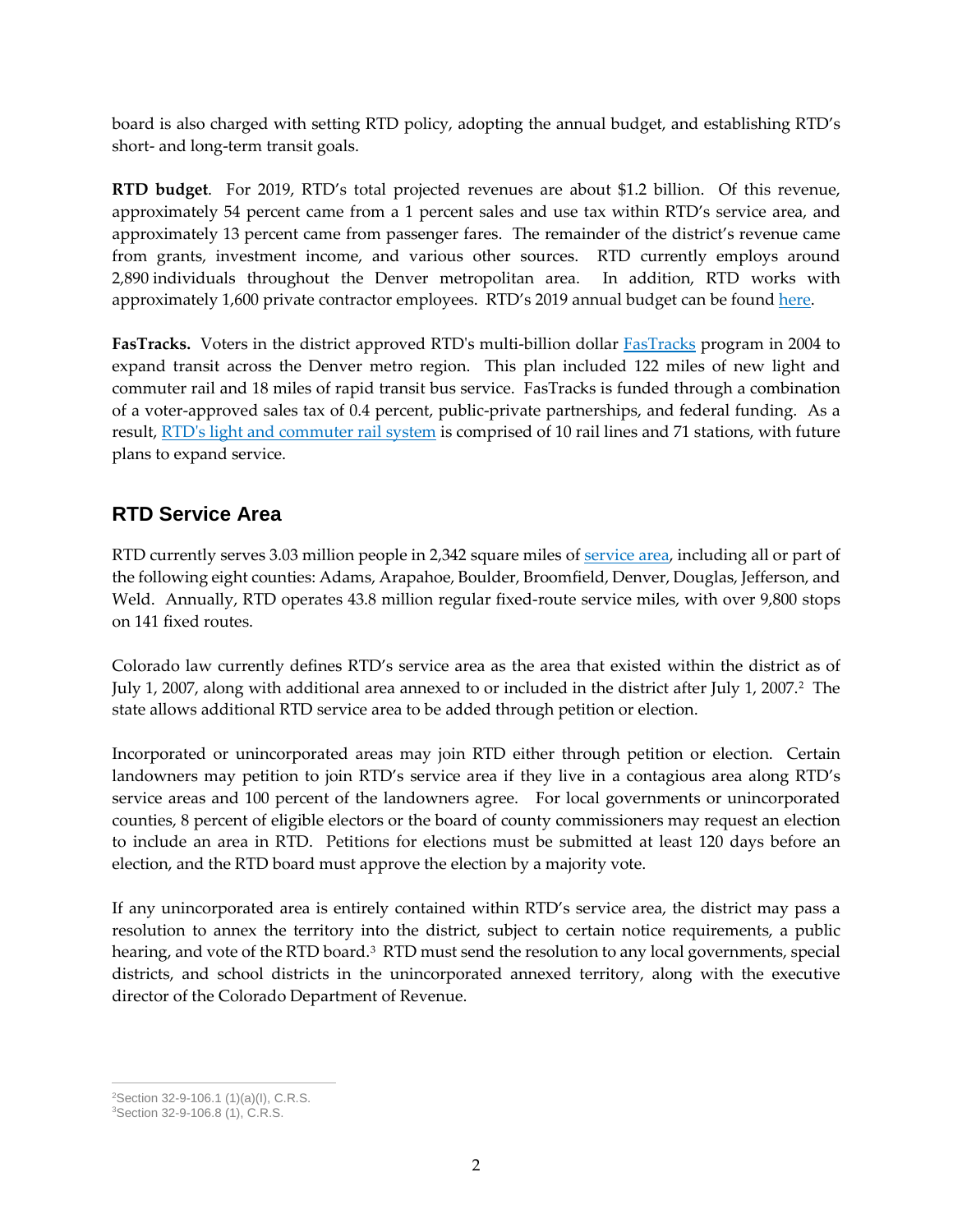The annexation or inclusion of any area into RTD's service area is not effective until the RTD board updates the service area map and the Department of Revenue communicates with retailers in the new area.[4](#page-2-0)

## **RTD Fare Structure**

Table 1 below shows RTD's full price fares for various routes since 2002. Rates for discounted fares are not included. The last time RTD raised fares was in 2019.

|      | <b>Local</b> | <b>Regional</b> | <b>Express</b> | <b>Airport</b> |
|------|--------------|-----------------|----------------|----------------|
| Year | Fare         | Fare            | <b>Fare</b>    | <b>Fare</b>    |
| 2002 | \$1.10       | \$3.50          | \$2.50         |                |
| 2003 | \$1.15       | \$3.50          | \$2.50         |                |
| 2004 | \$1.25       | \$3.75          | \$2.75         |                |
| 2005 | \$1.25       | \$3.75          | \$2.75         |                |
| 2006 | \$1.50       | \$3.75          | \$2.75         |                |
| 2007 | \$1.50       | \$3.75          | \$2.75         |                |
| 2008 | \$1.75       | \$4.00          | \$3.00         |                |
| 2009 | \$2.00       | \$4.50          | \$3.50         |                |
| 2010 | \$2.00       | \$4.50          | \$3.50         |                |
| 2011 | \$2.25       | \$5.00          | \$4.00         |                |
| 2012 | \$2.25       | \$5.00          | \$4.00         |                |
| 2013 | \$2.25       | \$5.00          | \$4.00         |                |
| 2014 | \$2.25       | \$5.00          | \$4.00         |                |
| 2015 | \$2.60       | \$4.50          |                | \$9.00         |
| 2016 | \$2.60       | \$4.50          |                | \$9.00         |
| 2017 | \$2.60       | \$4.50          |                | \$9.00         |
| 2018 | \$2.60       | \$4.50          |                | \$9.00         |
| 2019 | \$3.00       | \$5.25          |                | \$10.50        |

**Table 1 Regional Transportation District Fares**

*Prepared by: Colorado Legislative Council Staff.*

**2019 fare increase**. In 2018, a 25-member working group completed an evaluation of RTD's pass programs and drafted recommendations. The Fare Pass Working Group's recommendations included adding a low-income pass, which discounts fares by 40 percent for riders who have incomes at or below 185 percent of the Federal Poverty Level; and a youth pass, which discounts fares for riders who are 13 to 19 years old by 70 percent. The RTD board approved the recommendations made by the working group in September 2018, with fare changes occurring on January 1, 2019.

 $\overline{a}$ 

<span id="page-2-0"></span><sup>4</sup> Section 32-9-106.1 (2)(e), C.R.S.